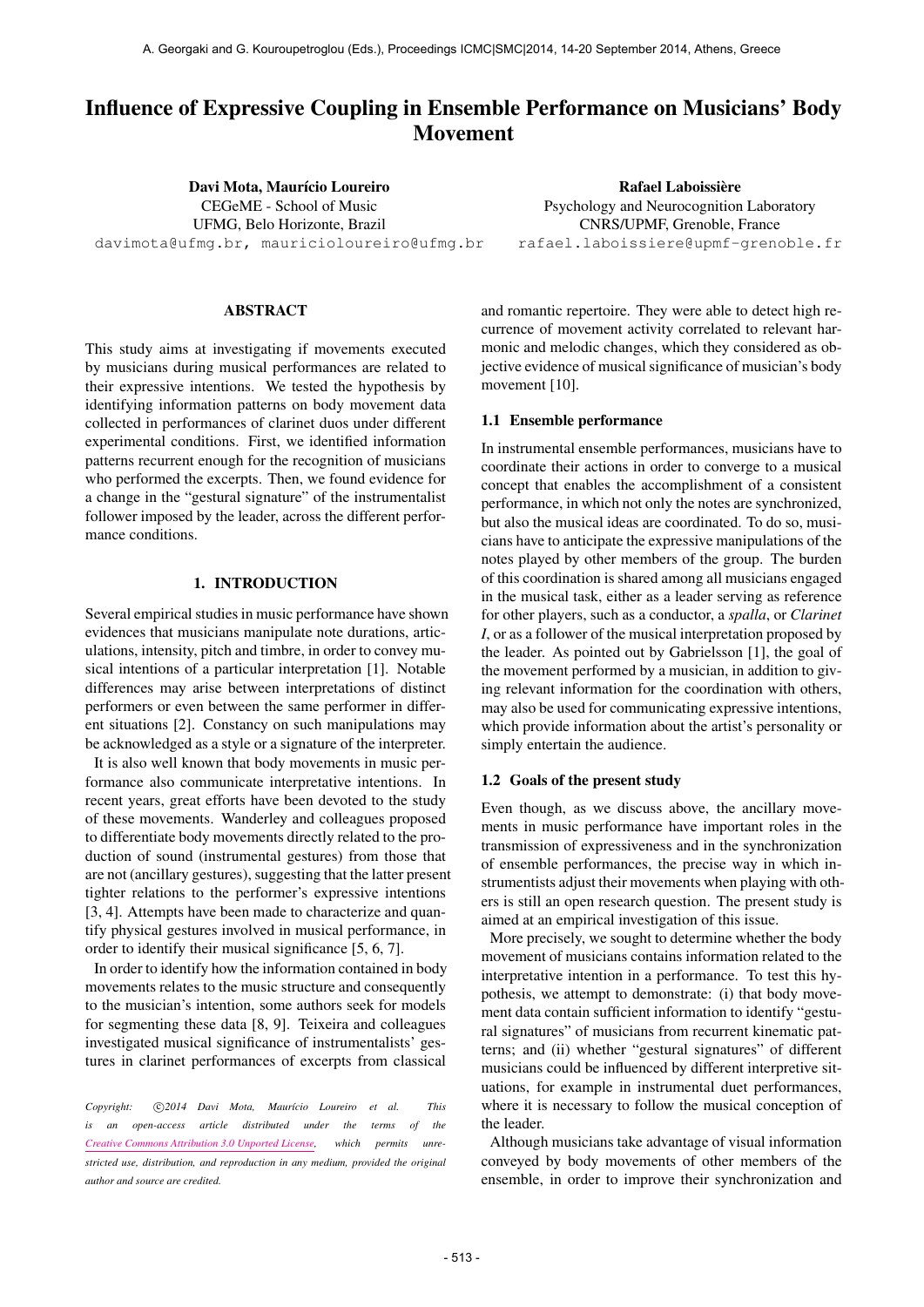overall musical coordination, they are able to follow other musicians solely by listening to what they play, without any visual contact. This facilitates the methodological design for approaching the question proposed by this study: does musicians change their gestural signature when playing with others?

#### 2. MATERIALS AND METHODS

## 2.1 Experiment

We analyzed the performances of six professional clarinetists in a simulated orchestral environment. All the musicians were recruited in Belo Horizonte, Brazil, had previous experience in orchestra and knew each other. The choice of the instrument facilitated the focusing on body movement not related to music production, since sound production on wind instruments is limited to low-amplitude movements, such as those of the fingers, the lips and the jaw, liberating the engagement in broader body movements, which have higher chance to be related to the intended musical interpretation.

The music performed in the experiment was a short excerpt of the "Dance of the Peasant and the Bear" from the ballet *Petrushka* by Igor Stravinsky, taken from the *Qua*trième tableau Nº 100, first three bars (Figure 1), where "the peasant plays the pipe and the bear walks on his hind feet". This excerpt, in which first and second clarinets play solo in unison (*soli a 2*), presents a real duo performance situation, that requires synchronization of every single note and optimize similarity of conditions in both performances.

The recordings were done in two sessions separated by a period of two or three days. In the first session, musicians were instructed to play four times a musical excerpt as first clarinetist, i.e., following their own interpretative intentions. They were asked to choose one out of the four recordings, considered the best performance. This recording was later used for the second session, in which the musicians were instructed to play as second clarinet, following all chosen recordings of the first session, including those executed by themselves. The only instruction given was to accompany the first clarinet the best they could. After listening to the each first clarinet performance, each one played the excerpt four times, while listening to each execution of the first session through a earphone in their right ear, randomly presented. Three metronome beats were included at the beginning of each recording to be followed, whose tempo was estimated from the duration of the first complete pulse measured between the onsets of notes 5 and 9, F# and C, respectively (Figure 1).

#### 2.2 Data acquisition

An *Optotrak Certus* (Northern Digital Inc.) was used to track the three-dimensional position of the clarinet and the head of the player, at a sampling rate of 100Hz. Three markers were placed on the bell of the clarinet to define a rigid body (represented by its spatial and angular positions) associated to it and other three for the player's head, as used in [5], [11] and [12].

Previous studies have shown that most of the movement in clarinet performance is focused on the bell of the instrument [13, 14], hence the restriction we adopted.

#### 2.3 Parametrization

The magnitude of the resultant velocity of each three-dimensional position, estimated by Euclidean distance between two subsequent samples (1), was used to parameterize the motion of the clarinet bell, which we named the *velocity profile*:

$$
v_i = \frac{1}{sf}\sqrt{(x_{i+1} - x_i)^2 + (y_{i+1} - y_i)^2 + (z_{i+1} - z_i)^2}
$$
 (1)

where  $x, y$  e  $z$  represent spatial coordinates, and  $i$  the sample number. A low-pass, linear-phase Butterworth filter of the sixth order and cutoff frequency of 5 Hz was used for discarding movements of low amplitude, such as those caused by the impact of the fingers on the instrument, or adjustments to the embouchure.

In order to preserve information that may be relevant, such as preparation and finalization gestures, we consider the movement to be analyzed starting at a metrical pulse before the first note and ending at a metric pulse after the end of the last note.

The difference between body weights, heights and ages of the participants seem to have influenced the amplitude and speed of movement, resulting in greater variability of absolute speed values across the subjects. In order to minimize the variability related to individual body characteristics and optimize the detection of "gestural signatures" due to temporal details that emerge from the interpretive intentions of the musicians, the amplitude of the *velocity profile* of each performance was normalized by its root mean square value, defined as 2.

$$
v_Q = \sqrt{\frac{1}{N} \sum_{i=1}^{N} v_i^2}
$$
 (2)

where  $v_i$  is the amplitude of each of the N samples.

Due to the variability of tempi of each performance, the velocity curves were adjusted to the same number of samples, using the technique of time warping, as suggested by [13] and [5], which ensures the same approximate tempo for all performances. The mean values for each note onset of all performances was used as a timing model. This procedure aimed at minimizing the misalignment of the velocity curves with the musical structure. The superposition of *velocity profiles* of two performances by the same musician is shown in Figure 2. It can be observed that the misalignment of the two curves intensifies over time, resulting in a total duration difference of ca. 400ms. The bottom panel of Figure 2 shows the result of the time warping adjustment. This procedure was applied to each *velocity profile*, allowing performances of different tempi to be compared.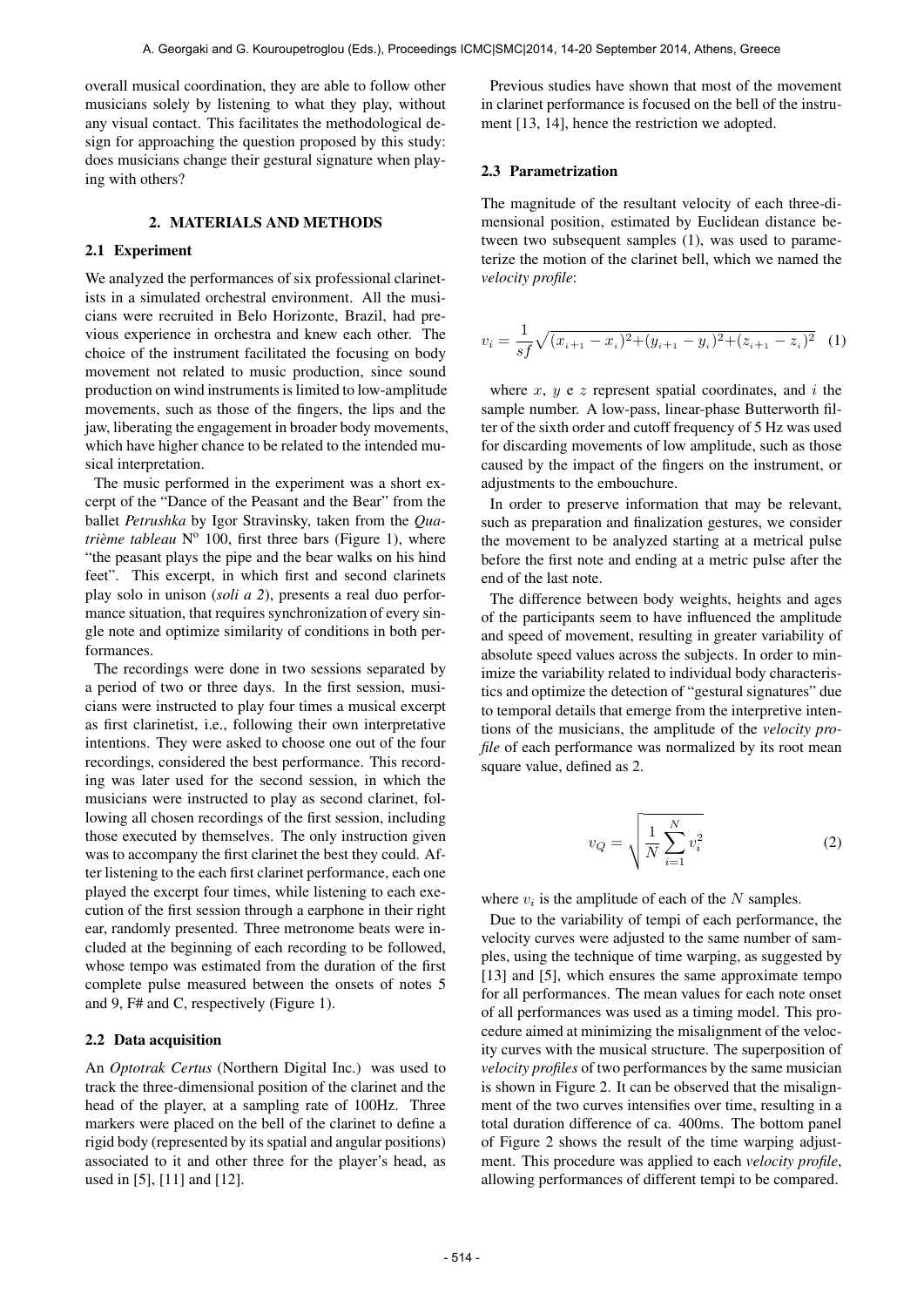

Figure 1. Excerpt from the "Dance of the Peasant and the Bear" from the ballet Petrushka by Igor Stravinsky, taken from the *Quatrième tableau* N<sup>o</sup> 100 (first three bars).



Figure 2. Temporal adjustment of *velocity profiles*. The curves correspond to the low-pass filtered velocity profiles obtained from two performances of a given subject. Top panel: original profiles. Lower panel: adjusted curves.

## 3. ANALYSIS

# 3.1 Musical gesture recognition

Results of previous studies with clarinet duets, in the same conditions, suggested that musicians have a "musical signature", observed upon acoustic parameters that describe characteristics of tempi, *rubatos* and articulation of notes. A significant decrease in mean asynchrony between the onsets of the notes, measured over 4 subsequent takes, was also observed in these studies, suggesting that musicians have the ability to quickly learn to better predict the expressive intentions of their partner, which may indicate evidence of interpretive coupling in ensemble performance.

The existence of consistency in gestural patterns of musicians, while performing similar musical content, observed by different studies, suggests that musicians might also present "gesture signatures" in different performances [13, 5, 15]. In fact, "gesture signatures" in everyday task performances were demonstrated by several studies, such as [16, 17]. Several patents of different applications of such investigations have been already filed, such as [18, 19].

In this study, the existence of individual "gesture signature" of musicians in different performances of the same musical material was evaluated with pattern recognition techniques applied to the *velocity profiles* of all solo performances of the subjects. K-means Cluster Analysis was applied to identify the 6 players of all solo executions, combined with Principal Component Analysis (PCA) for reducing data dimensionality ( $> 1500$ ).

## 3.2 Gestural coupling

Having demonstrated that body movements in different performances of the same musician contain sufficient patterns of recurrence that can be identified as individual "gestural signatures", we sought to verify if musicians would change their "gestural signatures" by influence of different interpretive situations imposed by the musical conception of a leader.

The adaptation of the followers' gestures to those of the leaders was evaluated by projecting their *velocity profiles*, while playing as second clarinetist, onto the dimension that separate the leaders apart. This was done as follows. First, we represent the leader performances of these two clarinetists in the space of velocity profiles (points  $A$  and  $B$ in Figure 3). The vector that connects the point  $A$  to the point  $B$  is denoted  $v_l$ . We consider then the performance of the first clarinetist when playing with her- or himself (point  $A_a$ ) and when playing with the second clarinetist (point  $A_b$ ). The amount of change in the kinematic pattern is evaluated by computing the projections of the vector  $A-A_a$  ( $v_s$ , the "self" condition) and the vector  $A-A_b$  $(v<sub>o</sub>)$ , the "other" condition) onto the vector  $v<sub>l</sub>$ . These are the vectors represented as  $proj_{v_l} v_s$  and  $proj_{v_l} v_o$ , respectively, according to equations 3 and 4.

$$
proj_{\boldsymbol{v}_l} \boldsymbol{v}_s = \frac{\boldsymbol{v}_s \cdot \boldsymbol{v}_l}{||\boldsymbol{v}_l||} \qquad proj_{\boldsymbol{v}_l} \boldsymbol{v}_o = \frac{\boldsymbol{v}_o \cdot \boldsymbol{v}_l}{||\boldsymbol{v}_l||} \qquad (3, 4)
$$

The length of the projected vectors were adopted as a metric to differentiate executions where musicians follow themselves from those where they follow others. Small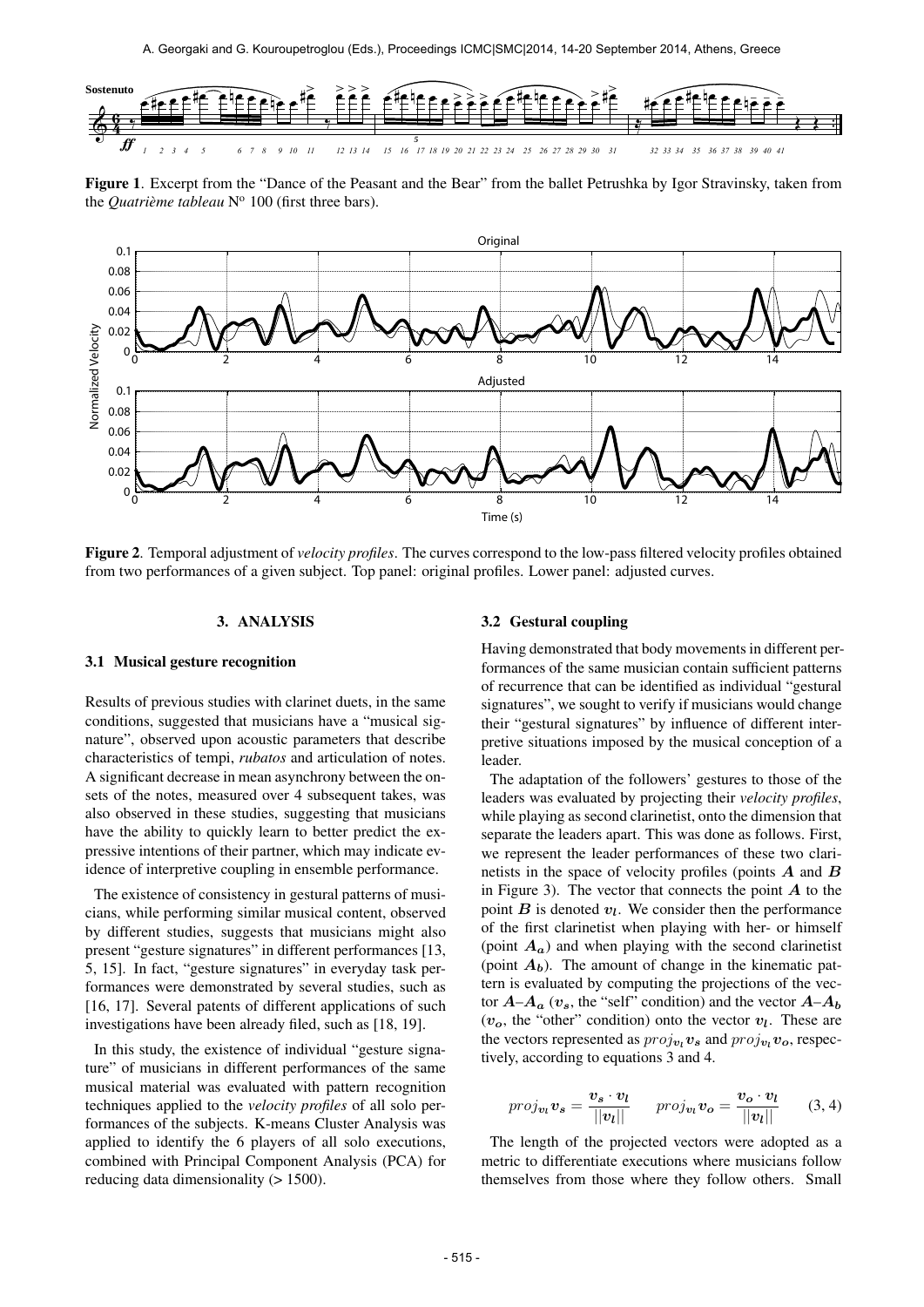

Figure 3. Geometric illustration of the vector projection procedure. The points in the *velocity profile* space corresponding to the solo performances of the first and the second clarinetists are indicated by  $A$  and  $B$ , respectively. The performance of the first clarinetist when playing with himself and when playing with the second one are represented by  $A_a$  and  $A_b$ , respectively.

values of  $proj_{v_l} v_s$  indicate that musicians maintain their gestural signature when accompany his own recordings, while increased values of  $proj_{v_l} v_o$  indicate that they would abandon their own gestural signature to adjust to that of the other.

#### 4. RESULTS

Principal Component Analysis (PCA) was able to explain over 90% of the variance with the first 13 principal components. Note that the goal of PCA here is not really to find a reduced space for the representation of the data, even though there was an enormous reduction of dimensionality from over 1500 to 13. Actually, reducing the number of explanatory components is a necessary step for avoiding the"high dimensional low sample size data" problem [20]. Without this, any attempt to classify the data using a small amount of groups would be meaningless.

K-means Cluster Analysis, applied to the 13 first PCs was able to classify all *solo* executions into 6 groups, corresponding to the 6 players with 100% accuracy. This may indicate that each performer have a consistent way of moving, which appears to be distinct from the others. This suggests the existence of individual "gesture signatures", corroborating the findings of previous studies. Figure 4 shows the partition of the first two principal components into 6 players with 100% accuracy.

A two-tailed *t*-test with Welch's correction was applied to the *self* and *other* conditions of the 240 vector projections, corresponding to four takes of the two projections in each of the 30 pairs of clarinetists ordered without repetition  $(n(n-1))$ , which were obtained as mentioned in section 3.2. Results indicated significant mean difference between  $proj_{\boldsymbol{v}_l} \boldsymbol{v}_{\boldsymbol{s}}$  ( $M = 0.338, SD = 0.118$ ) and  $proj_{\boldsymbol{v}_l} \boldsymbol{v}_o$ 



Figure 4. K-means clustering of the solo executions. The *velocity profiles* of the four solo executions of each six instrumentists are shown with points, with different shapes across subjects. The points are represented in the subspace composed by the first and the second PCs. The ellipses show the result of the k-means algorithm when six classes are required.

 $(M = 0.438, SD = 0.173); t(184.3) = 4.91, p < .0001,$ suggesting that musicians tended to maintain their original gestural profile while following their own executions, but shifted towards others' gestures profiles when following them (Figure 5).

A one-way ANOVA performed separately on subgroups *self* and *other* exhibits significant decrease of distance from original profile along subsequent takes, indicating adaptation towards the original "solo" velocity profile,  $F(3, 108)$  $= 5.054, p < .01$ , as shown in Figure 6 left panel, while no significant differences related to takes,  $F(3, 102) =$  $0.097, p > .96$  was observed for the subgroup *other* (right panel). This might additionally argue towards the existence of individual "gesture signature" in musical performances.

## 5. DISCUSSION

This study aimed at determining whether body movement of musicians contains information related to the interpretative intention during a performance, by verifying the occurrence of gestural coupling in clarinet duos. Our experiments enabled us to investigate the influence of different interpretive situations on individual patterns of body movement. The procedures used sought first to identify gestural pattern recurrence of the players, which we considered as individual "gesture signatures", then to verify if these "signatures" would be affected when the performance situation were influenced by interactions within ensemble performance.

The *self-other* effect, as discussed in several previous studies focused on synchronization of music ensemble perfor-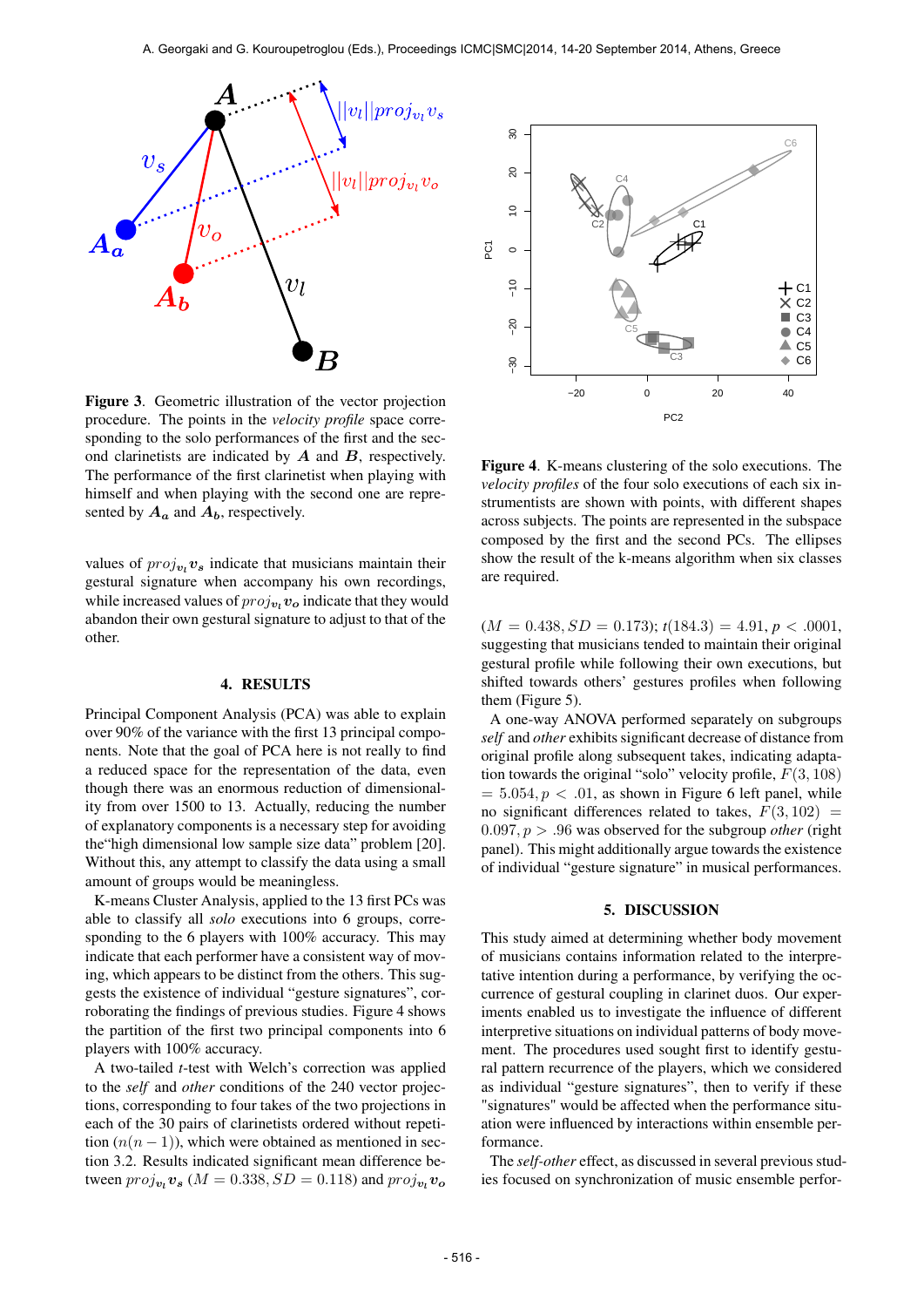

Figure 6. Projections of the duo performances across takes. The mean value of the duo-to-solo vector into the followerleader vector are shown with dots. The standard error bars are indicated with gray bars.



Figure 5. Projections of the duo performances. Results are show for the Self and Other conditions. The mean value of the duo-to-solo vector into the follower-leader vector are shown with dots. The standard error bars are indicated with gray bars.

mance, was adopted as a framework for our experiments design [21, 11, 12, 22]. The most accepted hypothesis for explaining *self-other* effect suggests that coordination between musicians is achieved by each interpreter internally simulating the actions of other members of the group, initially relying on how they would perform the music excerpt, hence when following themselves, they would recognize the musical actions of the first clarinetist as selfproduced and would more easily adapt to them. In recent studies, we suggested the existence of a *self-other* effect also in gestural coupling in clarinet duo performance

# [23, 24].

In the present experiment, we tested the existence of gesture communication between two clarinetist playing duets in unison, without any visual contact. First, we were able to recognize the player using the solo performances with 0% error rate. Afterwards, we were also able to observe that clarinetists, when following themselves, tend to retain their "original" gestural profile, as recorded in solo performances, while when following others, they tend to deviate from the "original" profile. Moreover, our results indicate a tendency of the gesture profile of the second clarinetists (followers) to robustly adapt to that of the first clarinetists (leaders), even without seeing the partner.

These results suggest that the observed variations of gestural patterns are an indication of the involuntary attempt of the musician to anticipate the interpretive intentions of the leader, only by hearing his or her acoustical parameters manipulations. Therefore, these results are favorable to the hypothesis of close relationship between ancillary gesture and music performance, corroborating what has been demonstrated by several studies, such as the experiments carried by [25], which showed that parameters extracted from the gestures of listeners, such as position, velocity module, normal and tangential accelerations, curvature, radius and torsion, were correlated with acoustic parameters, such as loudness and sharpness. Goebl [26] showed that, when playing in ensemble, musicians with reduced auditory feedback moved more than the others, which influences the overall synchronization of the group.

## 6. CONCLUSION

We propose a multimodal analysis framework intended to access the interactions between gesture and music in ensemble performances. Human communication is not lim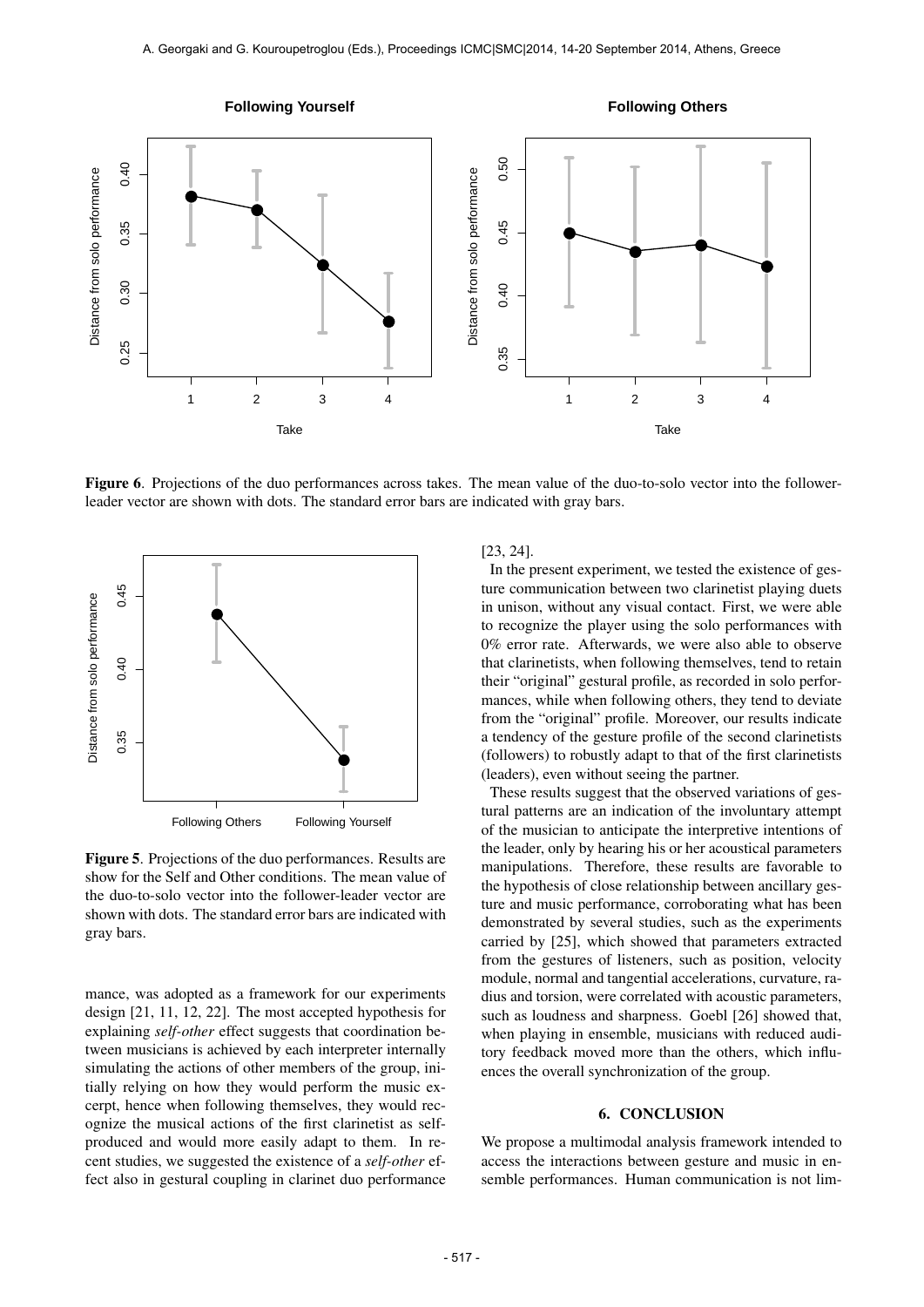ited to the use of only one way of sensory information. Just as in verbal communication, music makes use of various mechanisms not directly associated with the production of sound, such as the movements of the body, or the facial and gesture expressions of a conductor, as a mean of maintaining the desired interpretation imaginary. We believe that the recurrence of body movement patterns observed between performances of the same musician is a strong indication of gesture encoding of the planned, desired, imagined interpretation to be realized. On the other hand, when we verify that musicians tend to bend their gestures towards the gesture patterns of the leader, we might hypothesize that such gestural adjustments reflect his or her ability of musically "fitting". As musicians in an orchestra commonly "get used" to the gestures of a conductor very quickly, it might be possible to assume that musicians are able to learn to "read" the movement of their partners.

Further multimodal investigations of musical performances may facilitate the comprehension of the creative process underlying musical interpretation, which could shed light on questions such as: why some musicians feel more comfortable playing with a particular partner? Would gestural information contribute to this? We think that the framework proposed in this paper would contribute to answer these questions.

# 7. REFERENCES

- [1] A. Gabrielsson, "Music performance research at the millennium," *Psychology of music*, vol. 31, no. 3, pp. 221–272, 2003.
- [2] C. Palmer, "Music performance," *Annual Review of Psychology*, vol. 48, no. 1, pp. 115–138, 1997, pMID: 9046557.
- [3] M. Wanderley, "Non-obvious performer gestures in instrumental music," in *Gesture-Based Communication in Human-Computer Interaction*, ser. Lecture Notes in Computer Science, A. Braffort, R. Gherbi, S. Gibet, D. Teil, and J. Richardson, Eds. Springer Berlin Heidelberg, 1999, vol. 1739, pp. 37–48.
- [4] A. Refsum Jensenius, M. M. Wanderley, R. I. Godøy, and M. Leman, *Musical gestures: concepts and methods in research*, ser. Musical gestures : sound, movement, and meaning. Routledge, 2010, pp. 12–35.
- [5] M. Wanderley, B. Vines, N. Middleton, C. McKay, and W. Hatch, "The musical significance of clarinetists' ancillary gestures: An exploration of the field," *Journal of New Music Research*, vol. 34, no. 1, pp. 97–113, 2005.
- [6] N. Rasamimanana, "Towards a conceptual framework for exploring and modelling expressive musical gestures," *Journal of New Music Research*, vol. 41, no. 1, pp. 3–12, 2012.
- [7] F. Desmet, L. Nijs, M. Demey, M. Lesaffre, J.-P. Martens, and M. Leman, "Assessing a clarinet player's performer gestures in relation to locally intended musical targets," *Journal of New Music Research*, vol. 41, no. 1, pp. 31–48, 2012.
- [8] E. Teixeira, "Análise quantitativa da expressividade musical com base em medidas acústicas e do gesto físico," Master's thesis, Universidade Federal de Minas Gerais, Programa de Pós-Graduação em Engenharia Elétrica, 2012. [Online]. Available: [http:](http://hdl.handle.net/1843/BUOS-8D4EJ8) [//hdl.handle.net/1843/BUOS-8D4EJ8](http://hdl.handle.net/1843/BUOS-8D4EJ8)
- [9] B. Caramiaux, M. Wanderley, and F. Bevilacqua, "Segmenting and parsing instrumentalists' gestures," *Journal of New Music Research*, vol. 41, no. 1, pp. 13–29, 2012.
- [10] E. Teixeira, H. Yehia, M. Loureiro, and M. Wanderley, "Motion recurrence analysis in music performances," in *Proceedings of the Sound and Music Computing Conference 2013*, R. Bresin, Ed. Stockholm, Sweden: Logos Verlag Berlin, 2013, pp. 317–322.
- [11] P. Keller, G. Knoblich, and B. Repp, "Pianists duet better when they play with themselves: On the possible role of action simulation in synchronization," *Consciousness and cognition*, vol. 16, no. 1, pp. 102–111, 2007.
- [12] P. Keller and M. Appel, "Individual differences, auditory imagery, and the coordination of body movements and sounds in musical ensembles," *Music Perception*, vol. 28, no. 1, pp. 27–46, 2010.
- [13] M. Wanderley, "Quantitative analysis of non-obvious performer gestures," in *Gesture and Sign Language in Human-Computer Interaction*, ser. Lecture Notes in Computer Science, I. Wachsmuth and T. Sowa, Eds. Springer Berlin Heidelberg, 2002, vol. 2298, pp. 241– 253.
- [14] C. Palmer, E. Koopmans, C. Carter, J. Loehr, and M. Wanderley, "Synchronization of motion and timing in clarinet performance," in *International Symposium on Performance Science*, no. Davidson 1995, 2009, pp. 1–6.
- [15] M. Nusseck and M. M. Wanderley, "Music and motion—how music-related ancillary body movements contribute to the experience of music," *Music Perception: An Interdisciplinary Journal*, vol. 26, no. 4, pp. 335–353, 2009.
- [16] E. Farella, S. O'Modhrain, L. Benini, and B. Riccó, "Gesture signature for ambient intelligence applications: A feasibility study," in *Pervasive Computing*, ser. Lecture Notes in Computer Science, K. Fishkin, B. Schiele, P. Nixon, and A. Quigley, Eds. Springer Berlin Heidelberg, 2006, vol. 3968, pp. 288–304.
- [17] F. Loula, S. Prasad, K. Harber, and M. Shiffrar, "Recognizing people from their movement." *Journal of Experimental Psychology: Human Perception and Performance*, vol. 31, no. 1, p. 210, 2005.
- [18] J. Elgoyhen, J. Payne, P. Anderson, P. Keir, and T. Kenny, "Automated gesture recognition," Aug. 14 2008, uS Patent App. 11/577,694.